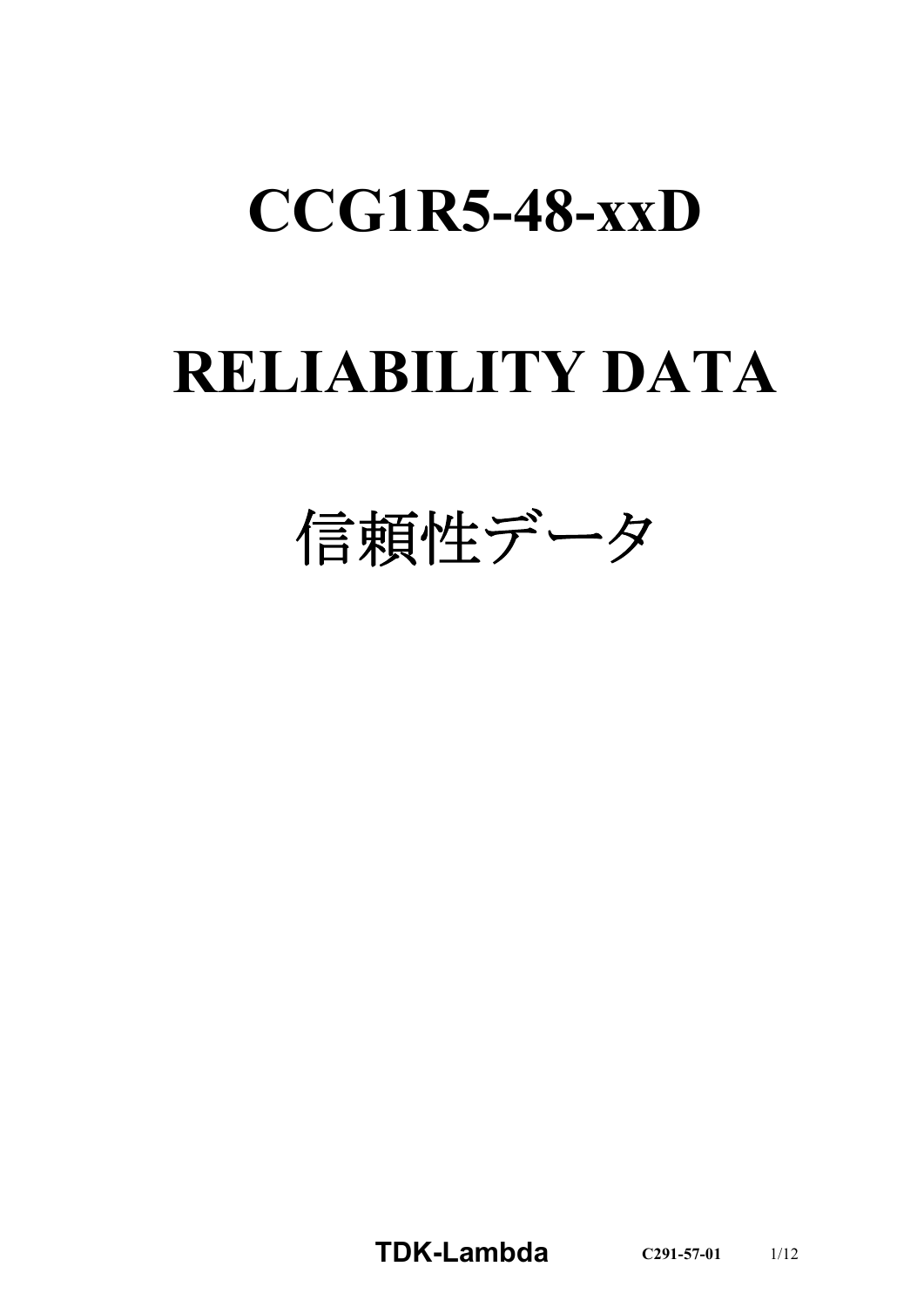#### *RWS 50B-600B Series* **CCG1R5-48-xxD**

### **INDEX**

#### PAGE

| 3. 主要部品温度上昇值 Main Components Temperature Rise AT List ················ 7 |    |
|--------------------------------------------------------------------------|----|
| 4. アブノーマル試験 Abnormal Test …………………………………………………… 8                         |    |
| 5. ノイズシミュレート試験 Noise Simulate Test ……………………………………                        | 10 |
| 6. その他試験 Other Test ……………………………………………………… 12                             |    |

### 使用記号 Terminology Used

|       | +Vin …… + 入力端子                 | + Input Terminal               |
|-------|--------------------------------|--------------------------------|
|       | -Vin ••••••• - 入力端子            | - Input Terminal               |
|       | RC •・・・・・・・ リモートON/OFFコントロール端子 | Remote ON/OFF Control Terminal |
|       | +Vout …… + 出力端子                | $+$ Output Terminal            |
|       | -Vout ・・・・・・ - 出力端子            | - Output Terminal              |
|       | COM …… 共通グラウンド端子               | Common GND Terminal            |
|       | FG ······ フレームグラウンド            | Frame GND                      |
| $\pm$ | …… 接地                          | Earth                          |

※記載のデータは代表機種の測定結果ですが、全ての製品はほぼ同等の特性です。

当社標準測定条件における結果であり、参考値としてお考え願います。

The data is the measurement result of a representative model,

but all products show almost the same characteristics.

Test results are reference data based on our standard measurement condition.

## **TDK-Lambda**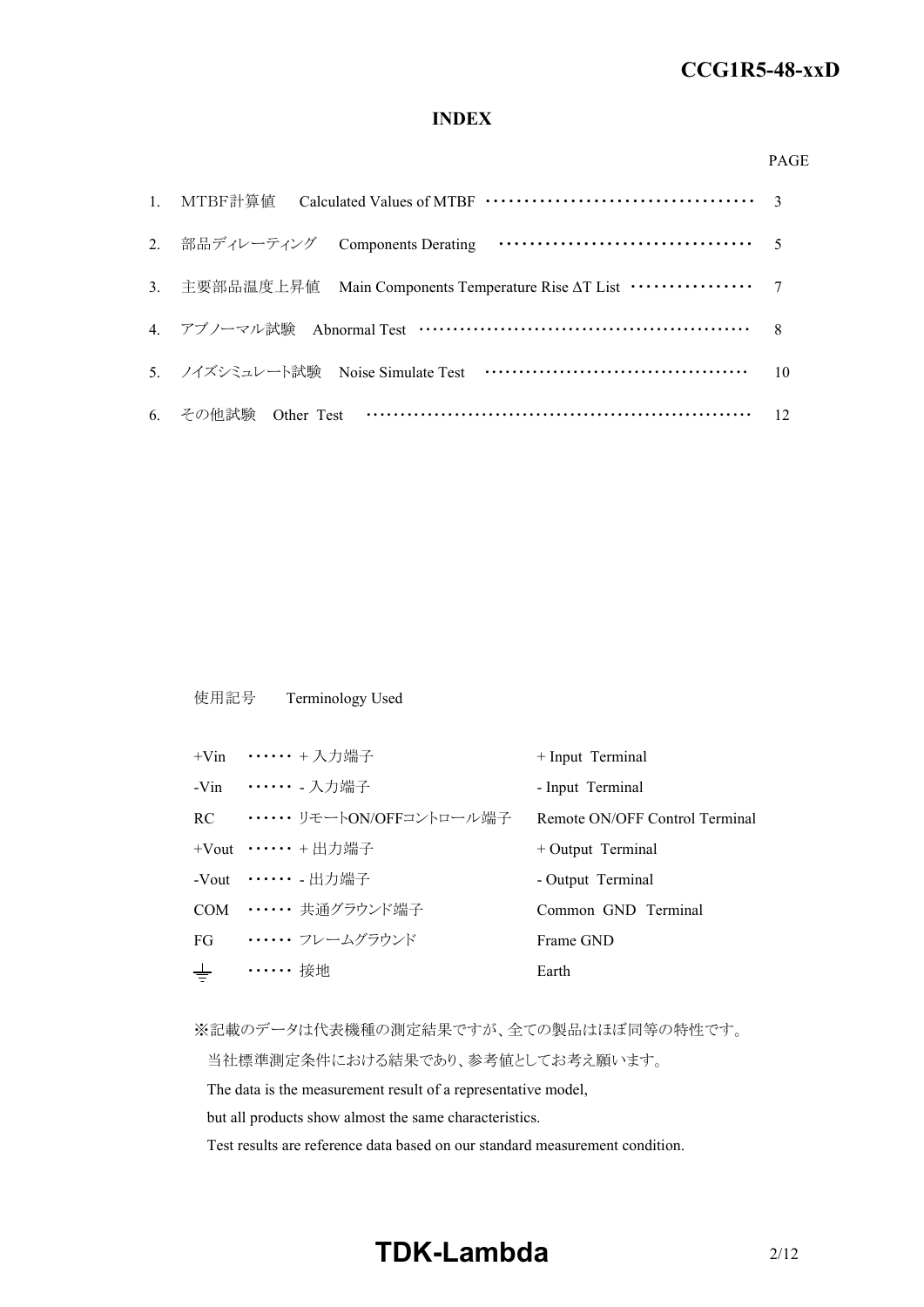### *RWS 50B-600B Series* **CCG1R5-48-xxD**

### **1. MTBF**計算値 **Calculated Values of MTBF**

### **MODEL : CCG1R5-48-12D**

### **(1)** 算出方法 **Calculating Method**

Telcordiaの部品ストレス解析法(\*1)で算出されています。 故障率λssは、それぞれの部品ごとに電気ストレスと動作温度によって決定されます。 Calculated based on parts stress reliability prediction of Telcordia(\*1). Individual failure rate λss is calculated by the electric stress and temperature rise of the each devices.

> \*1: Telcordia document "Reliability Prediction Procedure for Electronic Equipment" (Document number SR-332,Issue3)

$$
\langle \hat{\mathbf{g}} \mathbf{\pm} \mathbf{x} \rangle \qquad MTBF = \frac{1}{\lambda_{equip}} = \frac{1}{\pi_E \sum_{i=1}^{m} N_i \cdot \lambda_{ssi}} \times 10^9 \qquad \text{iff } (\text{hours})
$$
\n
$$
\lambda_{ssi} = \lambda_{Gi} \cdot \pi_{Qi} \cdot \pi_{Si} \cdot \pi_{Ti}
$$

$$
\lambda_{\text{equip}} : \hat{\pm} \circledR \circledR \circledR \circledR
$$
\n
$$
\lambda_{\text{equip}}
$$
\n
$$
\text{Total Equipment failure rate (FITs = Failure in 10}^9 \text{ hours})
$$

- <sup>l</sup>*Gi* : i 番目の部品に対する基礎故障率 Generic failure rate for the ith device
- <sup>p</sup>*Qi* : i番目の部品に対する品質ファクタ Quality factor for the ith device
- <sup>p</sup>*Si* : i番目の部品に対するストレスファクタ Stress factor for the ith device
- <sup>p</sup>*Ti* : i番目の部品に対する温度ファクタ Temperature factor for the ith device
- *m* : 異なる部品の数 Number of different device types
- *Ni* : i番目の部品の個数 Quantity of ith device type
- <sup>p</sup>*<sup>E</sup>* : 機器の環境ファクタ Equipment environmental factor

# **TDK-Lambda**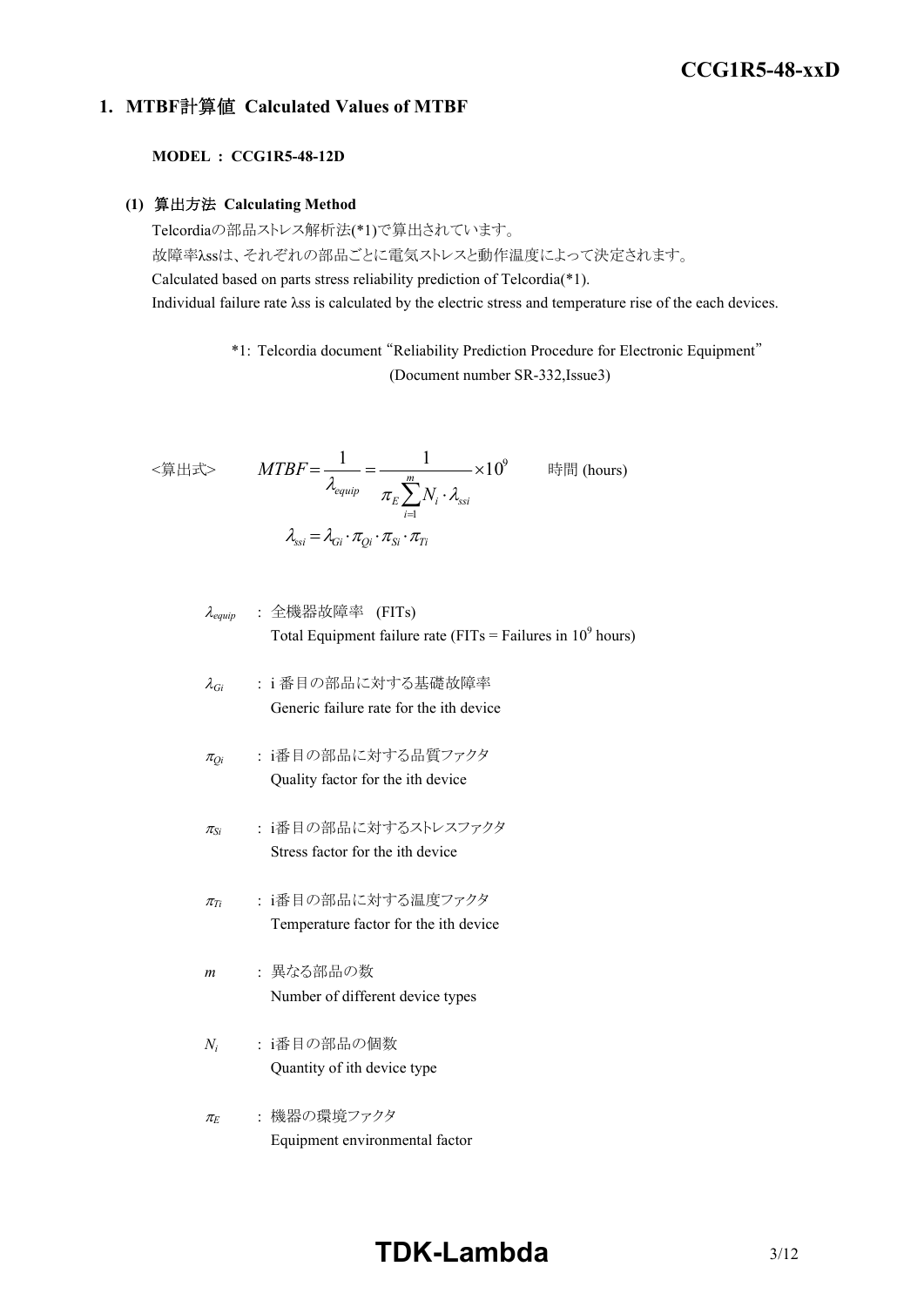### **(2) MTBF**値 **MTBF Values**

- 条件 Conditions
	- · 入力電圧 : 48VDC ·環境ファクタ : GF (Ground, Fixed) Input Voltage Environmental Factor



### **(2)-1 CCG1R5-48-12D**

| Ambient        | MTBF                         |                                |  |  |  |  |  |  |  |
|----------------|------------------------------|--------------------------------|--|--|--|--|--|--|--|
| temperature    | Output Current: 0.033A (50%) | Output Current : 0.065A (100%) |  |  |  |  |  |  |  |
| $25^{\circ}$ C | 19,011,574 (hours)           | 16,923,130 (hours)             |  |  |  |  |  |  |  |
| $40^{\circ}$ C | 12,871,627 (hours)           | 11,312,314 (hours)             |  |  |  |  |  |  |  |
| $60^{\circ}$ C | 6,547,935 (hours)            | 5,567,293 (hours)              |  |  |  |  |  |  |  |
| $85^{\circ}$ C | 2,120,450 (hours)            | 1,761,338 (hours)              |  |  |  |  |  |  |  |
| $92.5$ °C      | 1,432,273 (hours)            |                                |  |  |  |  |  |  |  |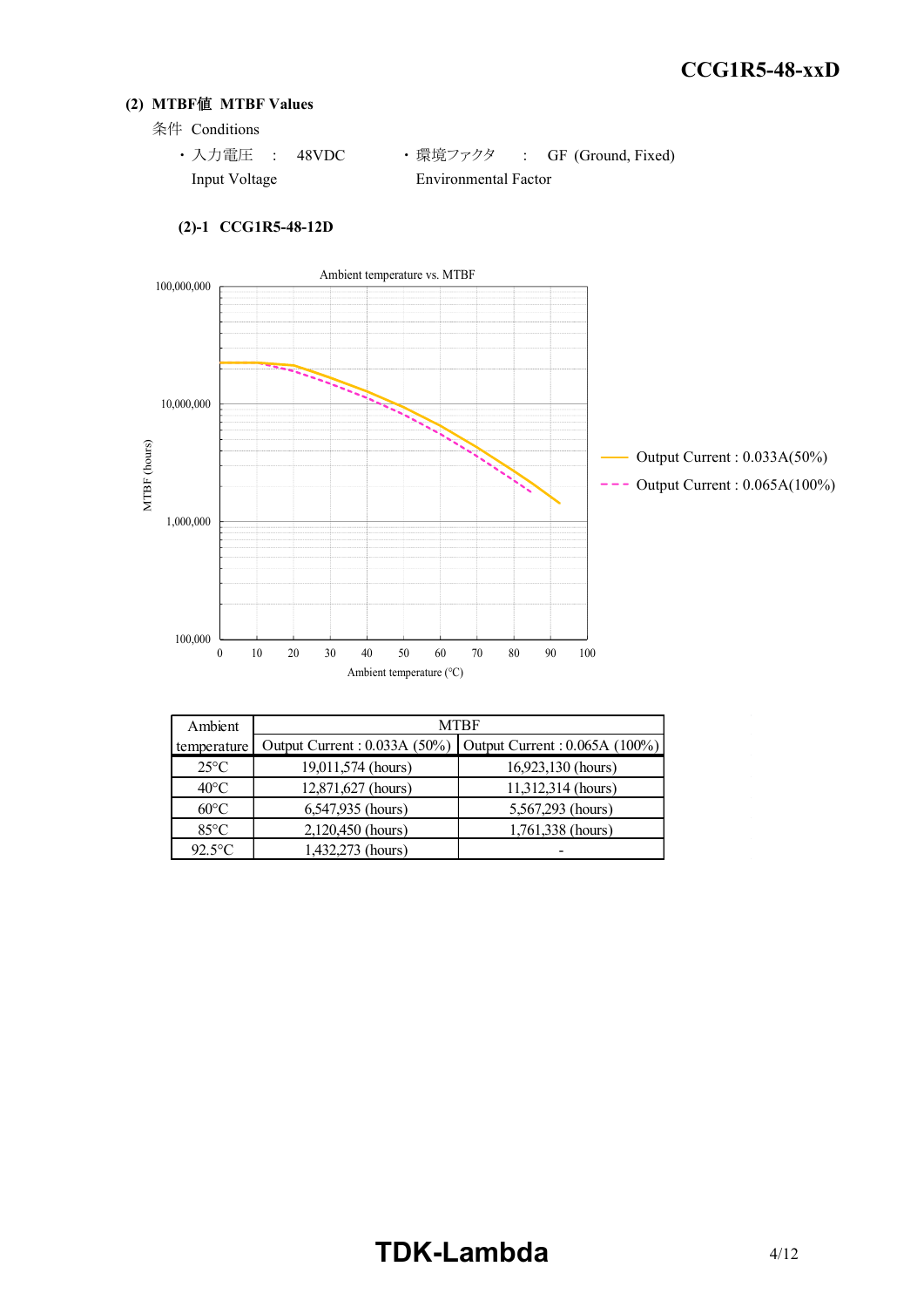### **2.** 部品ディレーティング **Components Derating**

### **MODEL : CCG1R5-48-12D**

### **(1)** 算出方法 **Calculating Method**

- (a) 測定方法 Measuring Method
	- Input Voltage **Output Current**
	-
	- ・ 取り付け : 水平置き Mounting Horizontal
	- ・ 入力電圧 : 48VDC ・ 出力電流 : CCG1R5-48-12D 0.065A (100%)
	- 周囲温度 : 85°C · 哈却法 : 自然空冷 Ambient Temperature Cooling Natural Convection
- (b) 半導体 Semiconductors

ケース温度、消費電力、熱抵抗より使用状態の接合点温度を求め最大定格、接合点温度との比較を 求めました。

Compared with maximum junction temperature and actual one which is calculated based on case temperature, power dissipation and thermal impedance.

- (c) IC、抵抗、コンデンサ等 IC, Resistors, Capacitors, etc. 周囲温度、使用状態、消費電力など、個々の値は設計基準内に入っています。 Ambient temperature, operating condition, power dissipation and so on are within derating criteria.
- (d) 熱抵抗算出方法 Calculating method of thermal impedance

|                                     | $\theta_{j-c} = \frac{T_j(\text{max}) - T_c}{P_j(\text{max})}$ $\theta_{j-a} = \frac{T_j(\text{max}) - T_a}{P_j(\text{max})}$<br>$\theta_{j-l} = \frac{T_j(\text{max}) - T_l}{P_j(\text{max})}$ |  |
|-------------------------------------|-------------------------------------------------------------------------------------------------------------------------------------------------------------------------------------------------|--|
| $T_c$                               | : ディレーティングの始まるケース温度 一般に25°C<br>Case Temperature at Start Point of Derating; 25°C in General                                                                                                     |  |
| $T_a$                               | : ディレーティングの始まる周囲温度 一般に25℃<br>Ambient Temperature at Start Point of Derating; 25°C in General                                                                                                    |  |
| $T_I$                               | : ディレーティングの始まるリード温度 一般に25℃<br>Lead Temperature at Start Point of Derating; 25°C in General                                                                                                      |  |
| $(P_{ch}(\text{max}))$              | $P_i$ (max) : 最大接合点(チャネル)損失<br>Maximum Junction (channel) Dissipation                                                                                                                           |  |
| $(T_{ch}(\text{max}))$              | $T_j$ (max) : 最大接合点(チャネル)温度<br>Maximum Junction (channel) Temperature                                                                                                                           |  |
| $\theta_{j-c}$<br>$(\theta_{ch-c})$ | : 接合点(チャネル)からケースまでの熱抵抗<br>Thermal Impedance between Junction (channel) and Case                                                                                                                 |  |
| $\theta_{i-a}$<br>$(\theta_{ch-a})$ | : 接合点から周囲までの熱抵抗<br>Thermal Impedance between Junction (channel) and Air                                                                                                                         |  |
| $\theta_{i-l}$<br>$(\theta_{ch-l})$ | : 接合点からリードまでの熱抵抗<br>Thermal Impedance between Junction (channel) and Lead                                                                                                                       |  |

## **TDK-Lambda** 5/12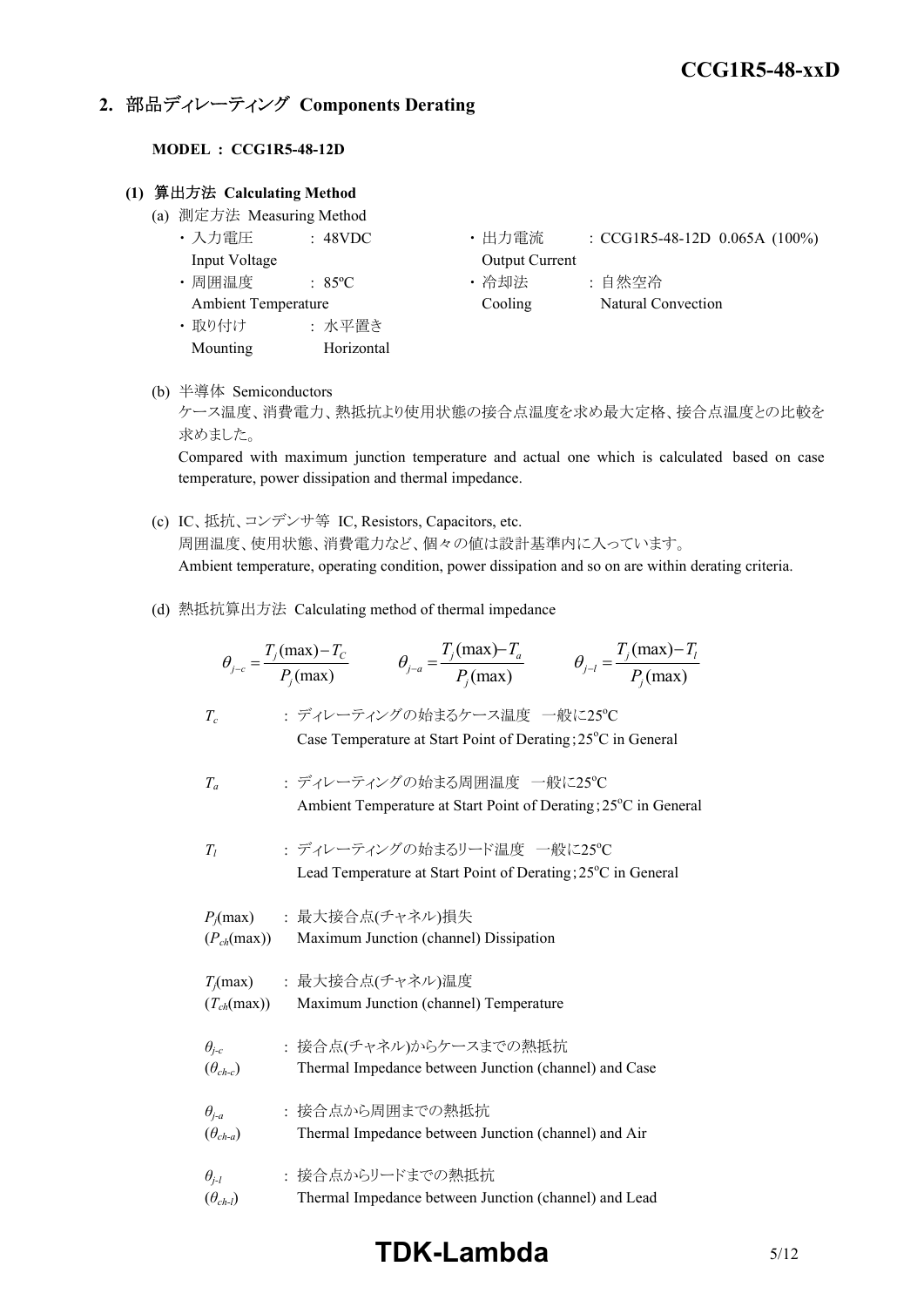| 部品番号             | 部品名                 | 最大定格                     | 使用状態                          | ディレーティング率       |
|------------------|---------------------|--------------------------|-------------------------------|-----------------|
| Location No.     | Part Name           | Maximum Rating           | <b>Actual Rating</b>          | Derating Factor |
| Ql               | <b>CHIP MOS FET</b> | $Tj(max)$ : 150°C        | $106.5$ <sup>o</sup> C<br>Ti: | 71.0%           |
| D <sub>101</sub> | <b>CHIP SBD</b>     | $Tj(max)$ : 150 °C       | $100.6$ °C                    | 67.0%           |
| D <sub>102</sub> | <b>CHIP SBD</b>     | $Tj(max)$ : 150 °C       | $100.6$ °C                    | 67.0%           |
| A1               | <b>CHIP IC</b>      | $Tj(max)$ : 150°C        | $100.8$ <sup>o</sup> C<br>Гi: | 67.2%           |
| A101             | <b>CHIP IC</b>      | $Tj(max)$ : 150°C        | $100.6$ °C                    | 67.0%           |
| PC <sub>1</sub>  | <b>CHIP COUPLER</b> | Tj(max): $125^{\circ}$ C | $101.3$ °C                    | 81.0%           |

### **(2)** 部品ディレーティング表 **Components Derating List**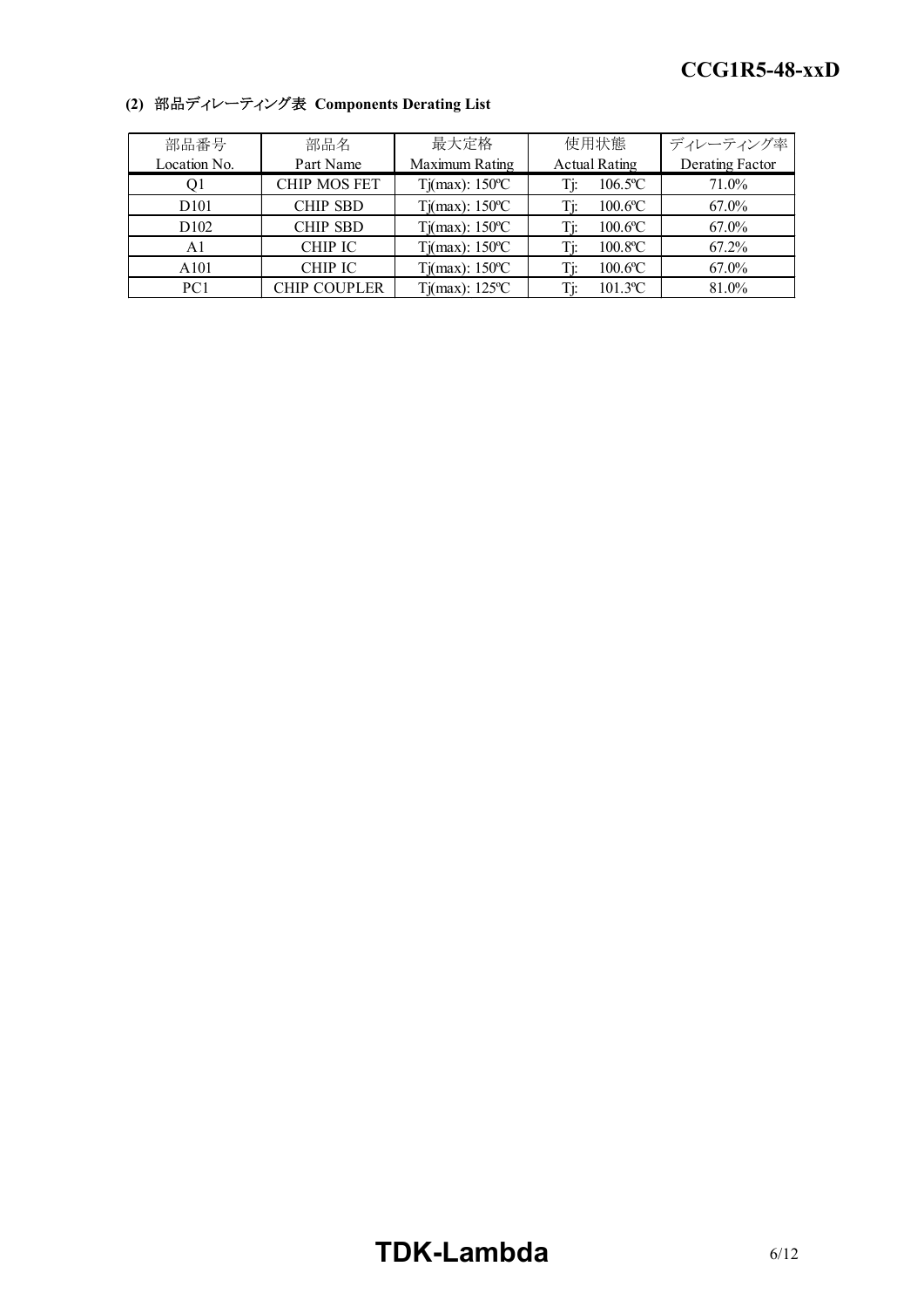#### *INSTRUCTION MANUAL* **3.** 主要部品温度上昇値 **Main Components Temperature Rise ΔT List**

**MODEL : CCG1R5-48-12D**





### **(2)** 測定結果 **Measuring Results**

| 部品番号              | 部品名                 | 温度上昇值 ΔT              |  |  |
|-------------------|---------------------|-----------------------|--|--|
| Location No.      | Part Name           | Temperature Rise      |  |  |
| Q1                | <b>CHIP MOS FET</b> | $20.7$ °C             |  |  |
| D <sub>10</sub> 1 | <b>CHIP SBD</b>     | $14.0$ °C             |  |  |
| D <sub>102</sub>  | <b>CHIP SBD</b>     | $14.5^{\circ}$ C      |  |  |
| A <sub>1</sub>    | <b>CHIP IC</b>      | $15.6$ °C             |  |  |
| A101              | <b>CHIP IC</b>      | $12.3$ <sup>o</sup> C |  |  |
| PC1               | <b>CHIP COUPLER</b> | $12.4$ <sup>o</sup> C |  |  |
| L1                | <b>CHOKE COIL</b>   | $10.7$ °C             |  |  |
| Τ1                | TRANS, PULSE        | $17.9$ °C             |  |  |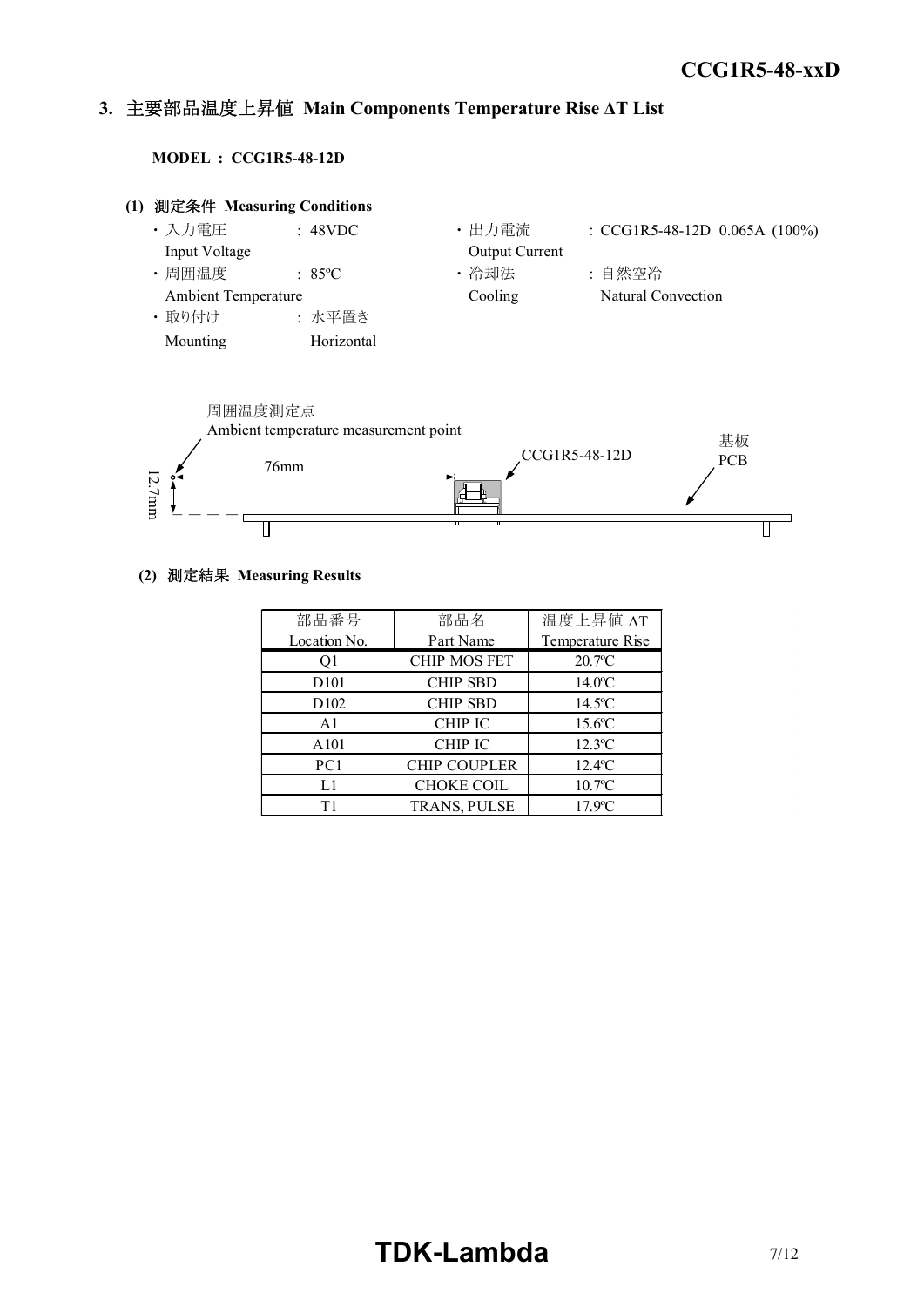### **4.** アブノーマル試験 **Abnormal Test**

### **MODEL : CCG1R5-48-12D**

### **(1)** 試験条件 **Test Conditions**

・ 入力電圧 : 76VDC Input Voltage ・ 出力電流 : CCG1R5-48-12D 0.065A (100%) Output Current ・ 周囲温度 : 25ºC

Ambient Temperature

### **(2)** 試験回路 **Test Circuit**



 $\cdot$  E $\pm$  - $\times$  (F1) : 1.25A (DC86V11CT 1.25A, SOC) Fuse

# **TDK-Lambda**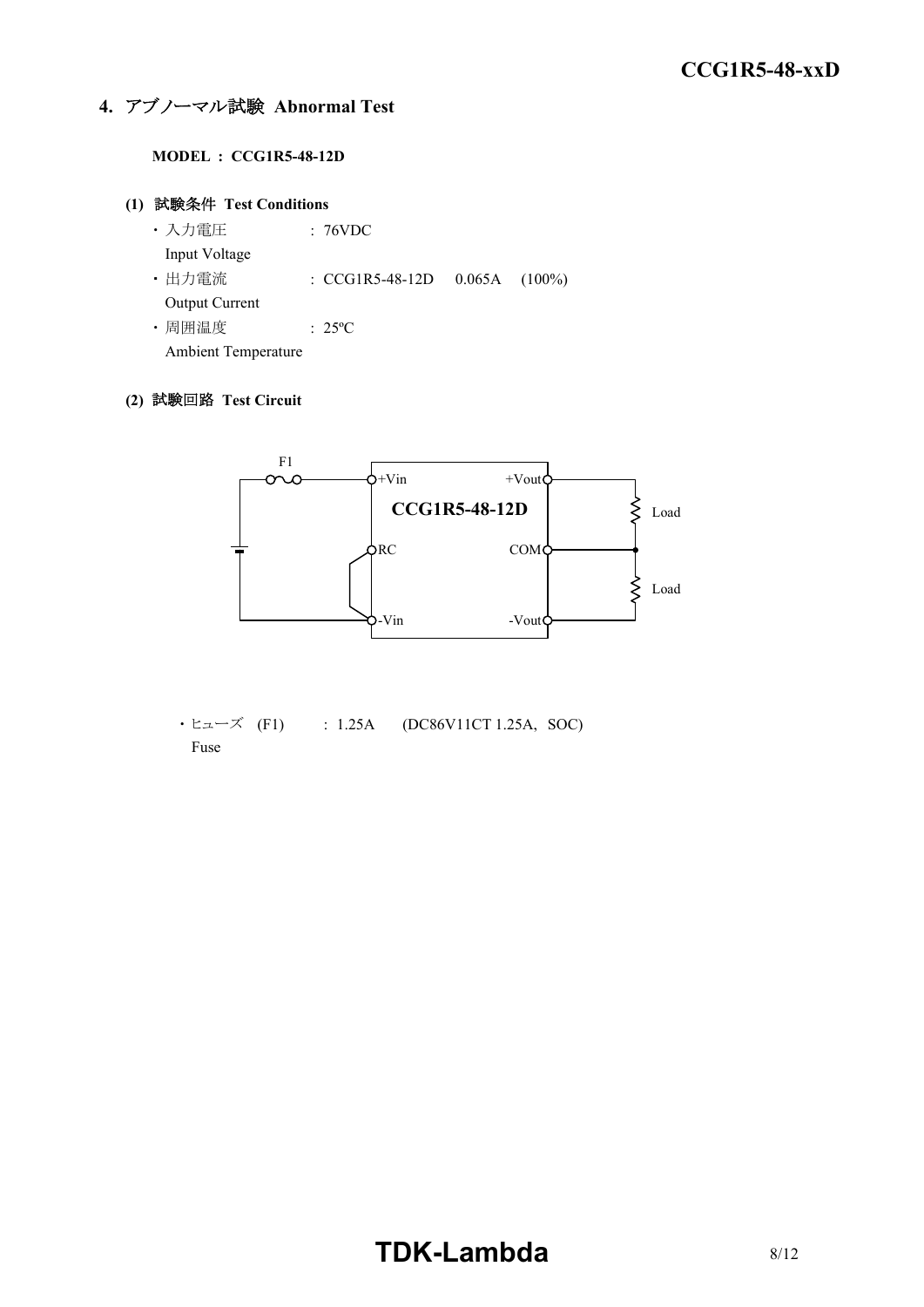#### *RWS 50B-600B Series* **CCG1R5-48-xxD**

### **(3)** 試験結果 **Test Results**

(Da:Damaged)

|                | Test position     | mode                                          | Test                                                        |                                                                            | Test result           |             |             |         |             |             |                                                           |                                               |                                             |                         |                                             |                         |                                                                                                                         |
|----------------|-------------------|-----------------------------------------------|-------------------------------------------------------------|----------------------------------------------------------------------------|-----------------------|-------------|-------------|---------|-------------|-------------|-----------------------------------------------------------|-----------------------------------------------|---------------------------------------------|-------------------------|---------------------------------------------|-------------------------|-------------------------------------------------------------------------------------------------------------------------|
| No.            |                   |                                               |                                                             |                                                                            | $\rm{a}$              | $\mathbf b$ | $\mathbf c$ | $\rm d$ | $\mathbf e$ | $\mathbf f$ | $\mathbf{g}$                                              | $\mathbf h$                                   | I                                           |                         | ${\bf k}$                                   | 1                       |                                                                                                                         |
|                |                   | 部品No. 試験端子                                    | $\ddot{\checkmark}$<br>$\equiv$<br>$\mathbf{I}$<br>$\vdash$ | 才<br>$\overline{\phantom{a}}$<br>$\mathcal{P}$<br>$\overline{\phantom{a}}$ | 発<br>火                | 発<br>煙      | 破<br>裂      | 異<br>臭  | 赤<br>熱      | 破<br>損      | ヒ<br>그<br>$\begin{array}{c} \hline \end{array}$<br>ズ<br>断 | $\circ$<br>$\bar{\mathrm{V}}$<br>$\mathbf{P}$ | $\bigcirc$<br>$\mathbf C$<br>$\overline{P}$ | 出<br>力<br>断             | 変化<br>$\dot{\mathcal{T}}$<br>$\overline{L}$ | そ<br>$\mathcal{O}$<br>他 | 記事                                                                                                                      |
|                | Location<br>No.   | Test<br>point                                 | Short                                                       | Open                                                                       | $\operatorname{Fire}$ | Smoke       | Burst       | Smell   | Red hot     | Damaged     | blown<br>Fuse                                             |                                               |                                             | output<br>$\frac{1}{2}$ | No change                                   | Others                  | Note                                                                                                                    |
|                |                   | $D-S$                                         | $\bullet$                                                   |                                                                            |                       |             |             |         |             |             | $\bullet$                                                 |                                               |                                             | 0                       |                                             |                         | Da:SH1                                                                                                                  |
|                |                   | $D-G$                                         | $\bullet$                                                   |                                                                            |                       |             |             |         |             |             | $\bullet$                                                 |                                               |                                             | 0                       |                                             |                         | Da:Q3,D8,A1,SH1                                                                                                         |
| $\mathbf{1}$   | Q1                | $G-S$                                         | $\bullet$                                                   |                                                                            |                       |             |             |         |             |             |                                                           |                                               |                                             | 0                       |                                             |                         |                                                                                                                         |
|                |                   | D                                             |                                                             | $\bullet$                                                                  |                       |             |             |         |             |             |                                                           |                                               |                                             | 0                       |                                             |                         |                                                                                                                         |
|                |                   | $\rm S$                                       |                                                             |                                                                            |                       |             |             |         |             |             |                                                           |                                               |                                             | e                       |                                             |                         |                                                                                                                         |
|                |                   | $\mathbf G$<br>$\mathbf{A}\text{-}\mathbf{K}$ |                                                             | $\bullet$                                                                  |                       |             |             |         |             |             |                                                           |                                               | $\bullet$                                   | 0                       |                                             |                         |                                                                                                                         |
| 2              | D <sub>10</sub> 1 | $\mathbf{A/K}$                                | $\bullet$                                                   |                                                                            |                       |             |             |         |             |             |                                                           |                                               |                                             |                         |                                             | 0                       | $\text{Vo}(+)12\text{V}\rightarrow 0\text{V}, \text{Vo}(-)12\text{V}\rightarrow 24\text{V}$                             |
|                |                   | $A-K$                                         | $\bullet$                                                   |                                                                            |                       |             |             |         |             |             |                                                           |                                               | ●                                           |                         |                                             |                         |                                                                                                                         |
| 3              | D <sub>102</sub>  | $\mathbf{A/K}$                                |                                                             | $\bullet$                                                                  |                       |             |             |         |             |             |                                                           |                                               |                                             |                         |                                             | $\bullet$               | $\operatorname{Vo}(+)12\mathrm{V}\rightarrow 24\mathrm{V}, \operatorname{Vo}(\cdot)12\mathrm{V}\rightarrow 0\mathrm{V}$ |
|                | PC1               | $1 - 2$                                       | $\bullet$                                                   |                                                                            |                       |             |             |         |             |             |                                                           |                                               |                                             |                         |                                             | 0                       | 出力電圧増加 Output voltage increase                                                                                          |
|                |                   | $3 - 4$                                       | $\bullet$                                                   |                                                                            |                       |             |             |         |             |             |                                                           |                                               |                                             | $\bullet$               |                                             |                         |                                                                                                                         |
|                |                   | $\mathbf{1}$                                  |                                                             | $\bullet$                                                                  |                       |             |             |         |             |             |                                                           |                                               |                                             |                         |                                             | $\bullet$               | 出力電圧増加 Output voltage increase                                                                                          |
| $\overline{4}$ |                   | $\overline{2}$                                |                                                             | ●                                                                          |                       |             |             |         |             |             |                                                           |                                               |                                             |                         |                                             | $\bullet$               | 出力電圧増加 Output voltage increase                                                                                          |
|                |                   | 3                                             |                                                             | ●                                                                          |                       |             |             |         |             |             |                                                           |                                               | ●                                           |                         |                                             | $\bullet$               | 出力電圧増加 Output voltage increase                                                                                          |
|                |                   | $\overline{4}$                                |                                                             | $\bullet$                                                                  |                       |             |             |         |             |             |                                                           |                                               | $\bullet$                                   |                         |                                             | $\bullet$               | 出力電圧増加 Output voltage increase                                                                                          |
| 5              | L1                |                                               | ●                                                           |                                                                            |                       |             |             |         |             |             |                                                           |                                               |                                             |                         | ●                                           |                         |                                                                                                                         |
|                |                   |                                               |                                                             | ●                                                                          |                       |             |             |         |             |             |                                                           |                                               |                                             | 0                       |                                             |                         |                                                                                                                         |
|                |                   | $1 - 2$                                       | $\bullet$                                                   |                                                                            |                       |             |             |         |             |             | $\bullet$                                                 |                                               |                                             | $\bullet$               |                                             |                         |                                                                                                                         |
|                |                   | $2 - 3$                                       | ●                                                           |                                                                            |                       |             |             |         |             |             |                                                           |                                               | e                                           |                         |                                             |                         |                                                                                                                         |
|                |                   | $3 - 4$<br>$5 - 6$                            | ●                                                           |                                                                            |                       |             |             |         |             |             | ●                                                         |                                               |                                             | e                       |                                             |                         |                                                                                                                         |
|                |                   | $6 - 7$                                       | $\bullet$<br>●                                              |                                                                            |                       |             |             |         |             |             |                                                           |                                               | 0<br>●                                      |                         |                                             |                         |                                                                                                                         |
|                |                   | $7 - 8$                                       | $\bullet$                                                   |                                                                            |                       |             |             |         |             |             |                                                           |                                               |                                             |                         |                                             |                         |                                                                                                                         |
|                |                   | $\mathbf{1}$                                  |                                                             | $\bullet$                                                                  |                       |             |             |         |             |             |                                                           |                                               |                                             |                         |                                             | $\bullet$               | 効率低下 Efficiency down                                                                                                    |
| 6              | T1                | $\sqrt{2}$                                    |                                                             | $\bullet$                                                                  |                       |             |             |         |             |             |                                                           |                                               |                                             | $\bullet$               |                                             |                         |                                                                                                                         |
|                |                   | $\mathfrak{Z}$                                |                                                             | ●                                                                          |                       |             |             |         |             |             |                                                           |                                               |                                             | O                       |                                             |                         |                                                                                                                         |
|                |                   | $\overline{4}$                                |                                                             | ●                                                                          |                       |             |             |         |             |             |                                                           |                                               |                                             |                         |                                             | $\bullet$               | 効率低下 Efficiency down                                                                                                    |
|                |                   | 5                                             |                                                             | ●                                                                          |                       |             |             |         |             |             |                                                           |                                               |                                             |                         |                                             | $\bullet$               | $\text{Vo}(+)12\text{V}\rightarrow 24\text{V}, \text{Vo}(-)12\text{V}\rightarrow 0\text{V}$                             |
|                |                   | 6                                             |                                                             | $\bullet$                                                                  |                       |             |             |         |             |             |                                                           |                                               |                                             |                         |                                             | 0                       | $\text{Vo}(+)12\text{V}\rightarrow 0\text{V}, \text{Vo}(-)12\text{V}\rightarrow 24\text{V}$                             |
|                |                   | $\overline{7}$                                |                                                             |                                                                            |                       |             |             |         |             |             |                                                           |                                               |                                             |                         |                                             | 0                       | $\operatorname{Vo}(+)12\mathrm{V}\rightarrow 24\mathrm{V}, \operatorname{Vo}(\cdot)12\mathrm{V}\rightarrow 0\mathrm{V}$ |
|                |                   | 8                                             |                                                             |                                                                            |                       |             |             |         |             |             |                                                           |                                               |                                             |                         |                                             | $\bullet$               | $\text{Vo}(+)12\text{V}\rightarrow 0\text{V}, \overline{\text{Vo}(-)12\text{V}}\rightarrow 24\text{V}$                  |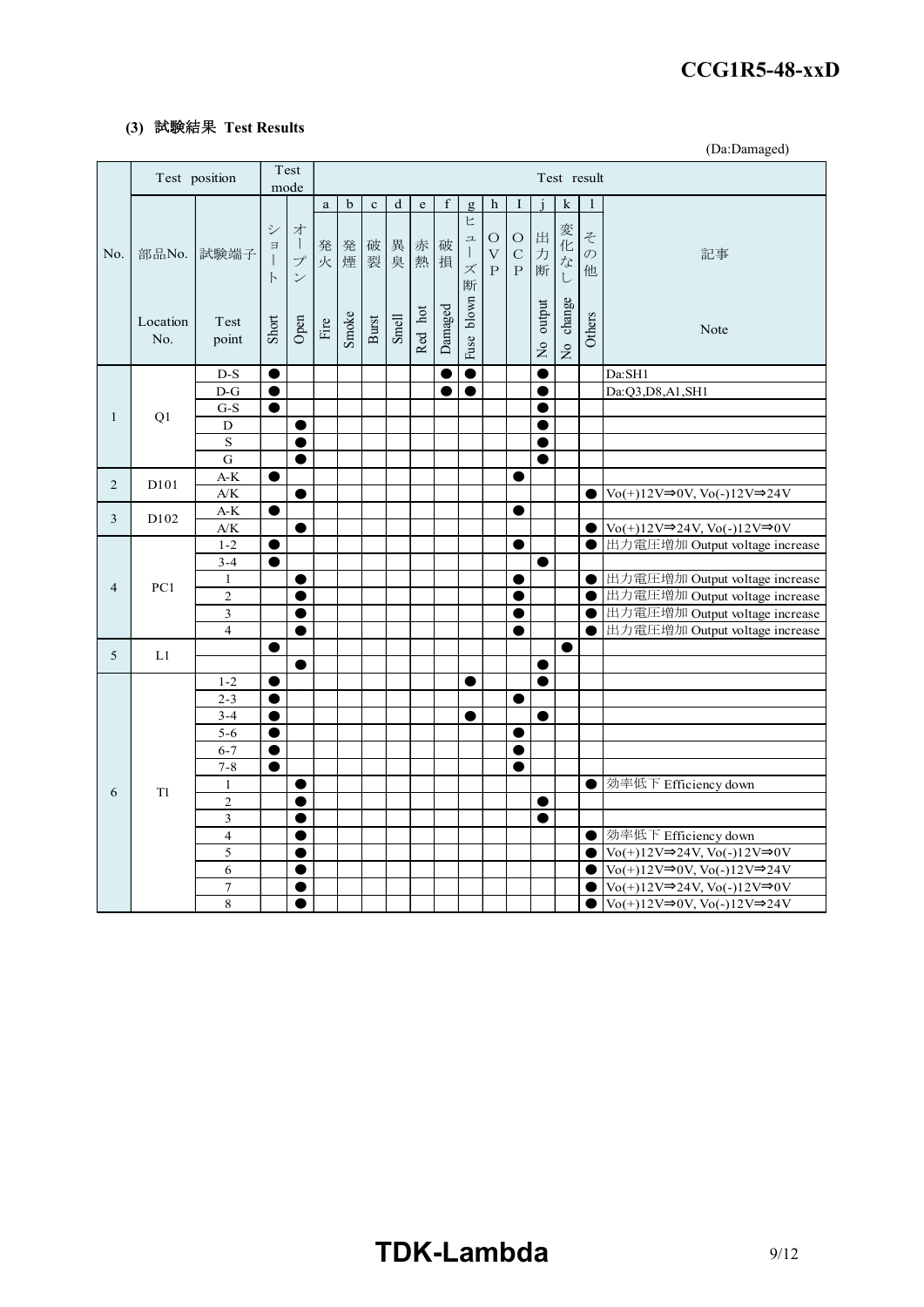### **5.** ノイズシミュレート試験 **Noise Simulate Test**

**MODEL : CCG1R5-48-15D**

| (1) 使用装置 Equipment Used                             |                              |                     |                    |        |
|-----------------------------------------------------|------------------------------|---------------------|--------------------|--------|
| ・ ノイズシミュレーター   : INS-AX2-450TH                      |                              |                     | (Noise Laboratory) |        |
| Noise Simulator                                     |                              |                     |                    |        |
| · カップリングクランプ : CA-805B                              |                              |                     | (Noise Laboratory) |        |
| Coupling Clamp                                      |                              |                     |                    |        |
| (2) 供試電源台数 The number of D.U.T. (Device Under Test) |                              |                     |                    |        |
| $\cdot$ CCG1R5-48-15D                               | : $1 \oplus (1 \text{unit})$ |                     |                    |        |
|                                                     |                              |                     |                    |        |
| (3) 試験条件 Test Conditions                            |                              |                     |                    |        |
| ・入力電圧                                               | : 48VDC                      |                     |                    |        |
| Input Voltage                                       |                              |                     |                    |        |
| ・出力電圧                                               | : 定格                         |                     |                    |        |
| Output Voltage                                      | Rated                        |                     |                    |        |
| ・出力電流                                               | : CCG1R5-48-15D              | 0A,0.05A            | $(0\%, 100\%)$     |        |
| Output Current                                      |                              |                     |                    |        |
| ・極性                                                 | $+$ , $-$                    |                     |                    |        |
| Polarity                                            |                              |                     |                    |        |
| ・ノイズ電圧                                              |                              | : 入力ポート 2kV、        | 信号ポート              | 0.75kV |
| Noise Level                                         | Input Port 2kV,              |                     | Signal Port 0.75kV |        |
| ・印加モード                                              |                              | : 入力ポート ノーマル、 信号ポート |                    | コモン    |
| Mode                                                | <b>Input Port</b>            | Normal,             | <b>Signal Port</b> | Common |
| ・パルス幅                                               | : $50 \sim 1000$ ns          |                     |                    |        |
| Pulse Width                                         |                              |                     |                    |        |
| ・トリガ選択                                              | : Line                       |                     |                    |        |
| <b>Trigger Select</b>                               |                              |                     |                    |        |
| ·周囲温度                                               | $: 25^{\circ}C$              |                     |                    |        |
| <b>Ambient Temperature</b>                          |                              |                     |                    |        |

### **(4)** 判定条件 **Acceptable Conditions**

1.試験中、5%を超える出力電圧の変動のない事

The regulation of output voltage must not exceed 5% of initial value during test.

2.試験後の出力電圧は初期値から変動していない事

The output voltage must be within the regulation of specification after the test.

3.発煙・発火のない事 Smoke and fire are not allowed.

### **(5)** 試験回路 **Test Circuit**

A. 入力ポート(+Vin、-Vin)に規定のインパルス・ノイズをノーマルモードで印加する Apply the specified Impulse Noise to the Input Ports(+Vin, -Vin) with Normal Mode.



**TDK-Lambda** 10/12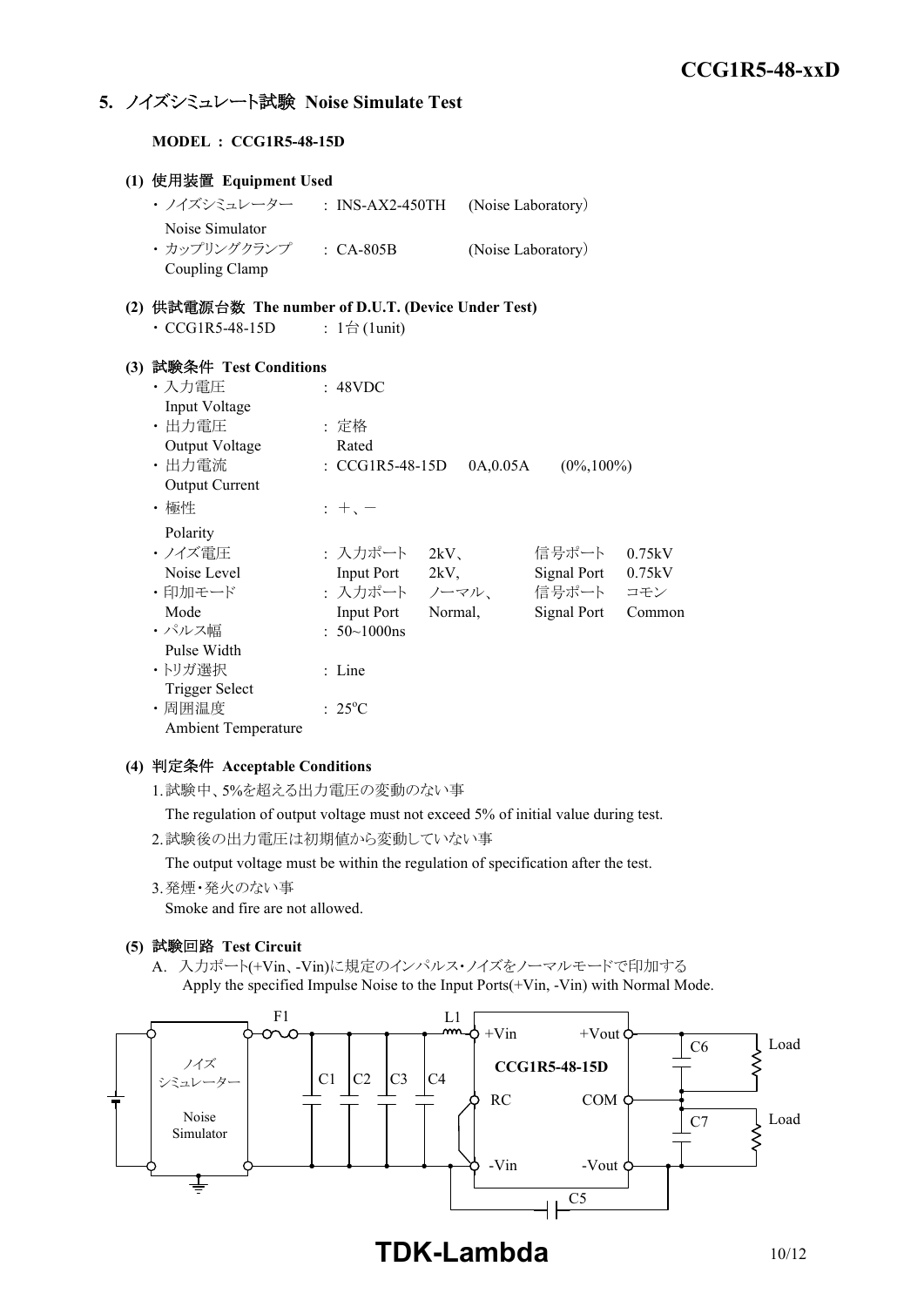*INSTRUCTION MANUAL* B. 信号ポート(RC、-Vin)に規定のインパルス・ノイズをコモンモードで印加する Apply the specified Impulse Noise to the Signal Ports(RC,-Vin) with Common Mode.



| ・セラミックコンデンサ      | (C1, C2, C3) | :100V        | 4.7 <sub>u</sub> F | (CM316X7S475K100A,            | Kyocera) |
|------------------|--------------|--------------|--------------------|-------------------------------|----------|
| Ceramic Cap.     |              |              |                    |                               |          |
| ・セラミックコンデンサ (C4) |              | :100V        | $2.2 \mu F$        | (C3216X7S2A225K,              | TDK)     |
| Ceramic Cap.     |              |              |                    |                               |          |
| ・セラミックコンデンサ      | (C5)         | : 2kV        |                    | 1000pF (C4520X7R3D102K, TDK)  |          |
| Ceramic Cap.     |              |              |                    |                               |          |
| ・ セラミックコンデンサ     | (C6, C7)     | :25V         | $10\mu F$          | (C3216X7R1E106K,              | TDK)     |
| Ceramic Cap      |              |              |                    |                               |          |
| ・トューズ            | (F1)         | : 1.25A      |                    | (DC86V11CT 1.25A, SOC)        |          |
| Fuse             |              |              |                    |                               |          |
| ・インダクター          | (L1)         | $: 22 \mu H$ |                    | 650mA (LQH32PB220MNC, MURATA) |          |
| Inductor         |              |              |                    |                               |          |

**(6)** 試験結果 **Test Results**

合格 **OK**